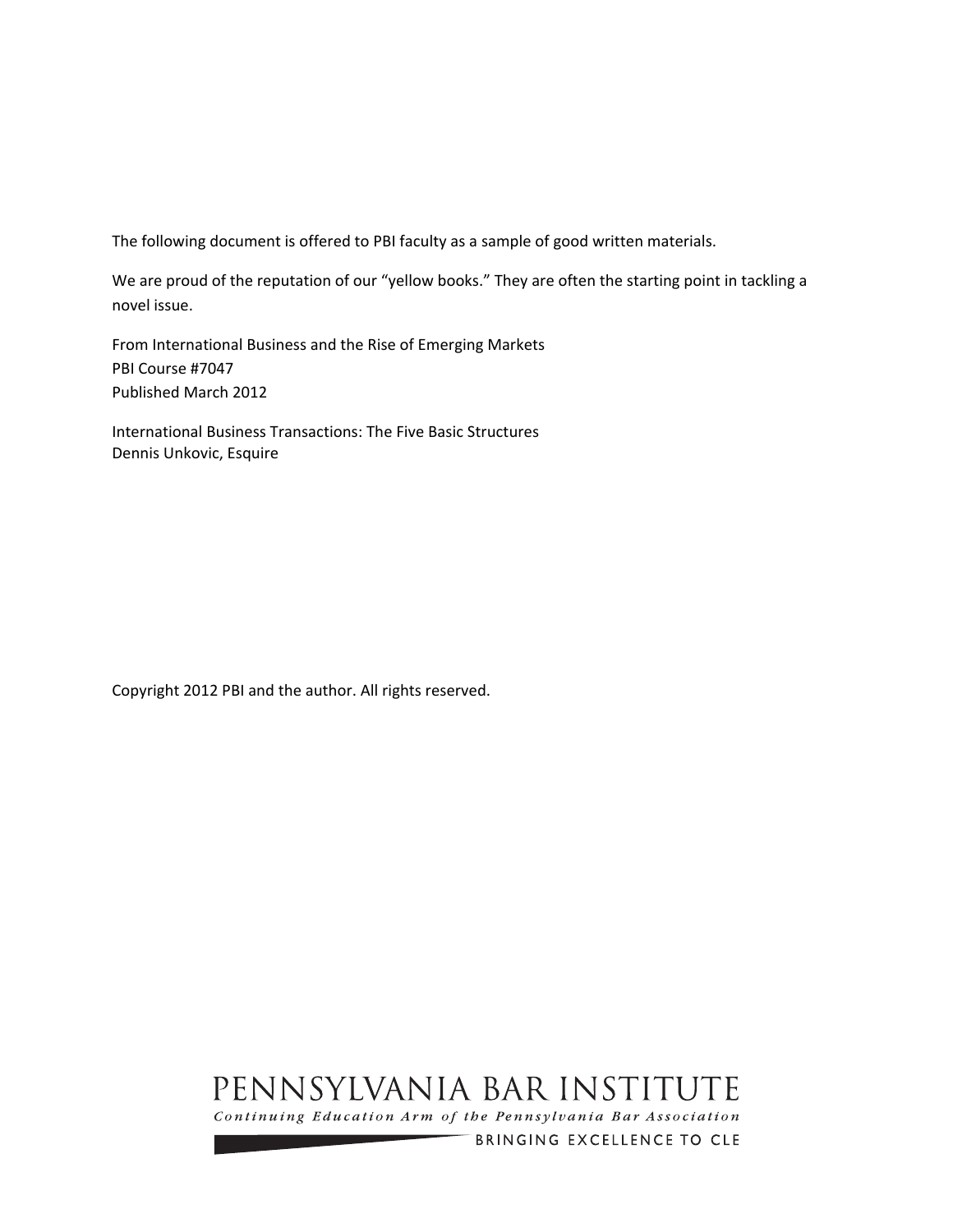# **INTERNATIONAL BUSINESS TRANSACTIONS: THE FIVE BASIC STRUCTURES**

#### **THREE GENERAL OBSERVATIONS ABOUT INTERNATIONAL BUSINESS TRANSACTIONS**

**Observation One:** Most nations (excluding the United States) are known as "civil code" jurisdictions. It is important to recognize that from a legal perspective, civil code jurisdictions operate differently in both form and substance than do common law countries such as the U.S. and the United Kingdom. Extensive civil and commercial codes (laws) in civil code countries monitor a wide variety of business-related transactions. For example, the existence of civil codes limits the ability of private parties to freely contract among themselves in all aspects of commercial transactions. Issues such as the termination of a distributor or agency relationship are detailed at length in the appropriate commercial code, and this generally makes for shorter contracts in civil code countries. Before signing a contract covering activities which will be carried out in a civil code country, determine which specific civil or commercial codes are applicable. Also, the specific country where a contract is executed may be significant if one of the parties is from a civil code jurisdiction. than do common law countries such as the **U**.S. and i<br>Kingdom. Extensive civil and commercial codes (la<br>countries monitor a wide variety of business-related<br>example, the existence of civil codes limits the abilit<br>to freely

- **Observation Two:** In many parts of the world, government involvement is a significant factor in commercial transactions, even where contracts appear to be solely between private parties. Before executing documents such as agency agreements, establish whether the involvement or approval of a government authority is required. Do not rely on statements by the other party that there is "nothing to worry about". For example, in some countries royalty rates on a technology license must be approved in advance by the government even if the contracting parties have freely negotiated the rate. Failure to comply can make the contract unenforceable.
- **Observation Three:** Do not make the mistake of assuming the American approach to contracts and business conduct will work in foreign markets. Be sensitive to restrictive local laws favoring nationals and their interests. In the area of dispute resolution, arbitration as opposed to the use of courts is normally preferred. This will often be the case whether the contract specifically provides for arbitration or not.

#### **THE FIVE BASIC STRUCTURES IN INTERNATIONAL BUSINESS TRANSACTIONS**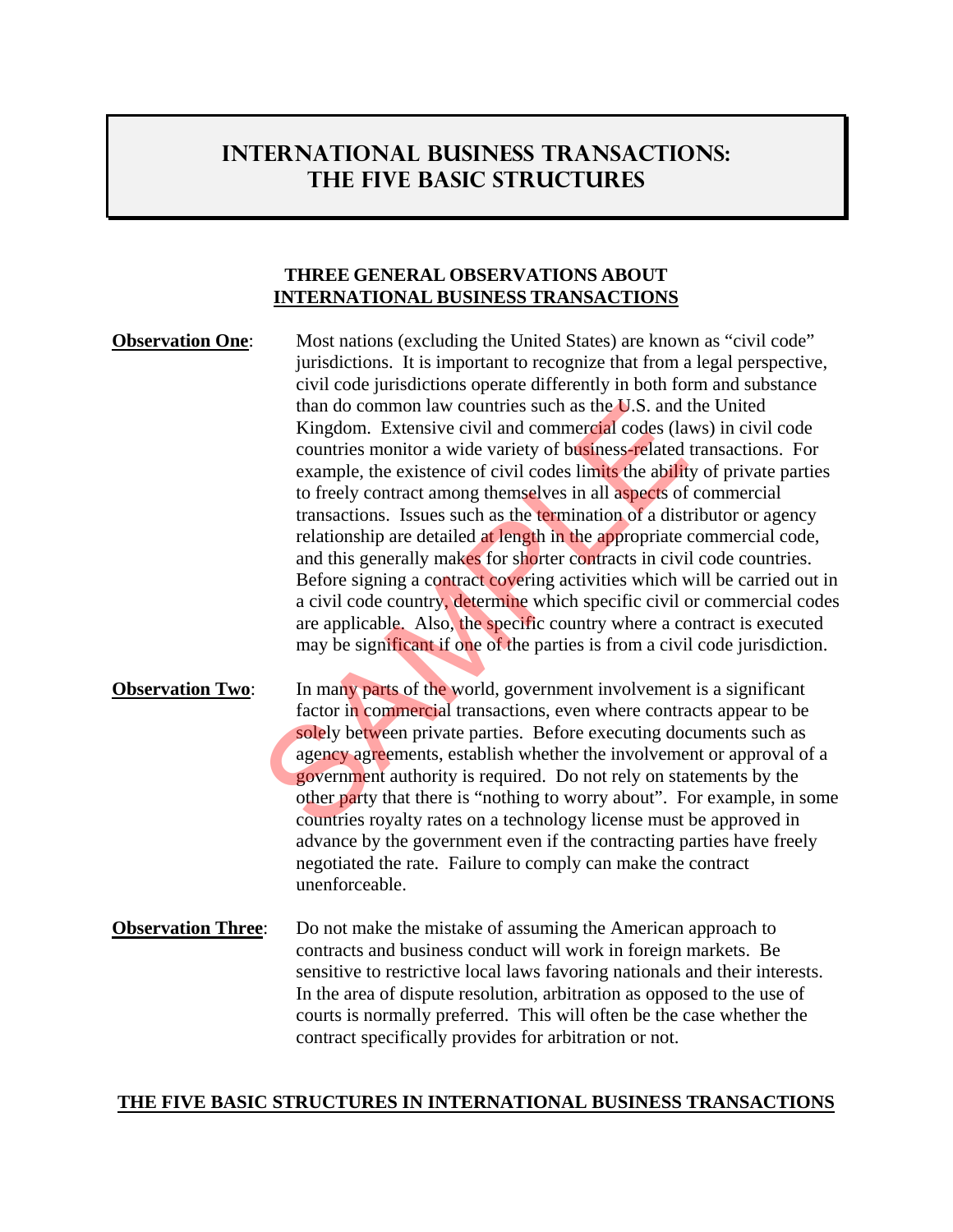*A U.S.-based company will normally choose from among five structures when planning its international business activities. You may find one option alone works, or perhaps a combination of two or more are needed in more complex transactions. Because major differences exist between how American laws and foreign jurisdictions treat the same transaction, it is critical to take special care when structuring international business deals.* 

## **I. Option 1: Direct Foreign Sales Without an Intermediary (A Buy/Sell Contract)**

 Legal counsel is often consulted when a U.S.-based company seeks advice on issues that may arise when negotiating a contract with a foreign buyer requesting that Americanmade products be shipped outside the United States. In Option 1, there are five key issues to keep in mind:

## A. Make Sure Your Client Gets Paid

- 1. There are varying types of payment options. *Advice:* Always insist on payment by letter of credit or documentary credit; never sell on "open account". Which forms of documentary credit are most preferable? There are major differences between each. Exame Your Client Gets Paid<br>
There are varying types of payment options. Advice:<br>
payment by letter of credit or documentary credit; never<br>
account". Which forms of documentary credit are mos<br>
are major differences between
	- a. The irrevocable letter of credit (unconfirmed)
	- b. The irrevocable letter of credit (confirmed)
	- c. The stand-by letter of credit
	- d. Assignment of proceeds of a letter of credit
	- e. The back-to-back letter of credit
	- f. The bid bond/performance guarantee
	- g. The banker's guarantee
- 2. Even when a letter of credit or other documentary credit is offered, evaluate the creditworthiness of the named foreign bank's promise to pay a United States seller.
	- a. The foreign issuing bank -- is it highly credible and rated? Check out its reputation for reliability.
	- b. The correspondent bank (foreign or domestic) -- can you rely on it?
	- c. Watch out for political circumstances (risk) that can affect payments by financial institutions (*i.e.*, Iranian Nationalization of Banks, questionable political stability in a specific country, the impact of the current economic crisis on international banks)

## B. Definitions of Legal Terms in Contracts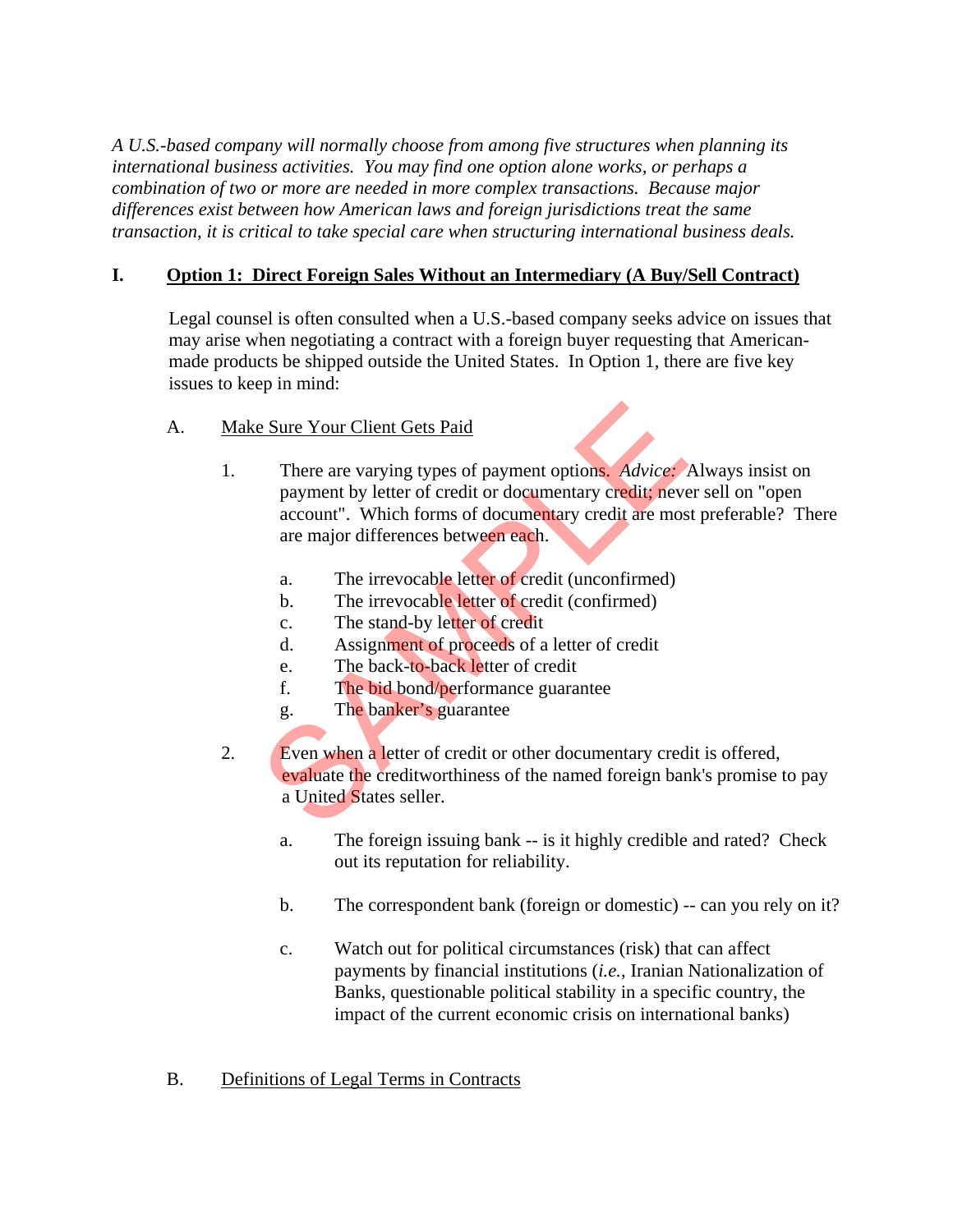In international contracts, you should be the party that will define all of the key terms or to make use of standardized terms that are part of accepted international conventions (*i.e.*, INCO Terms).

- 1. International contracts either define terms or stipulate which recognized definitions would apply. Never assume that the meaning of any term is obvious to non-U.S. parties and need not be defined. Pay particular attention to delivery terms, elements affecting the passage of title, force majeure and termination issues.
- 2. There are a number of international conventions and resource organizations that provide guidance from which you can select legal definitions. For example, the *International Rules for the Interpretation of Trade Terms* (INCO Terms) published by the International Chamber of Commerce are commonly incorporated into international contracts. INCO Terms are regularly updated, with the most recent version effective as of January 2011. Trade Terms (INCO Terms) published by the Internation<br>
Commerce are commonly incorporated into internation<br>
INCO Terms are regularly updated, with the most rece<br>
as of January 2011.<br>
Remember to specifically define which l
- 3. Remember to specifically define which language will be used to interpret a contract if two or more parties use a different language in their normal business negotiations or dealings.
- C. Three Basic Types of Arbitration in International Contracts

 There are three basic types of arbitration: *institutional*, *administered* and *ad hoc*. Consider the following when you undertake to draft a dispute resolution provision in an international contract.

- 1. **Is arbitration required by local law in a commercial dispute?**
- 2. Have you selected specific rules to govern the dispute (*i.e.*, ICC, UNCITRAL, etc.)?
- 3. Does arbitration make sense for the American seller?
- 4. Is the arbitration award enforceable in a foreign jurisdiction?
- 5. Where will arbitration take place and who will pay the costs at the conclusion? Who and how can a party initiate arbitration?
- 6. How many arbitrators will be used? How will they be selected?
- 7. Will one of the over 130 different international arbitration forums around the world be used? Examples:
	- a. International Chamber of Commerce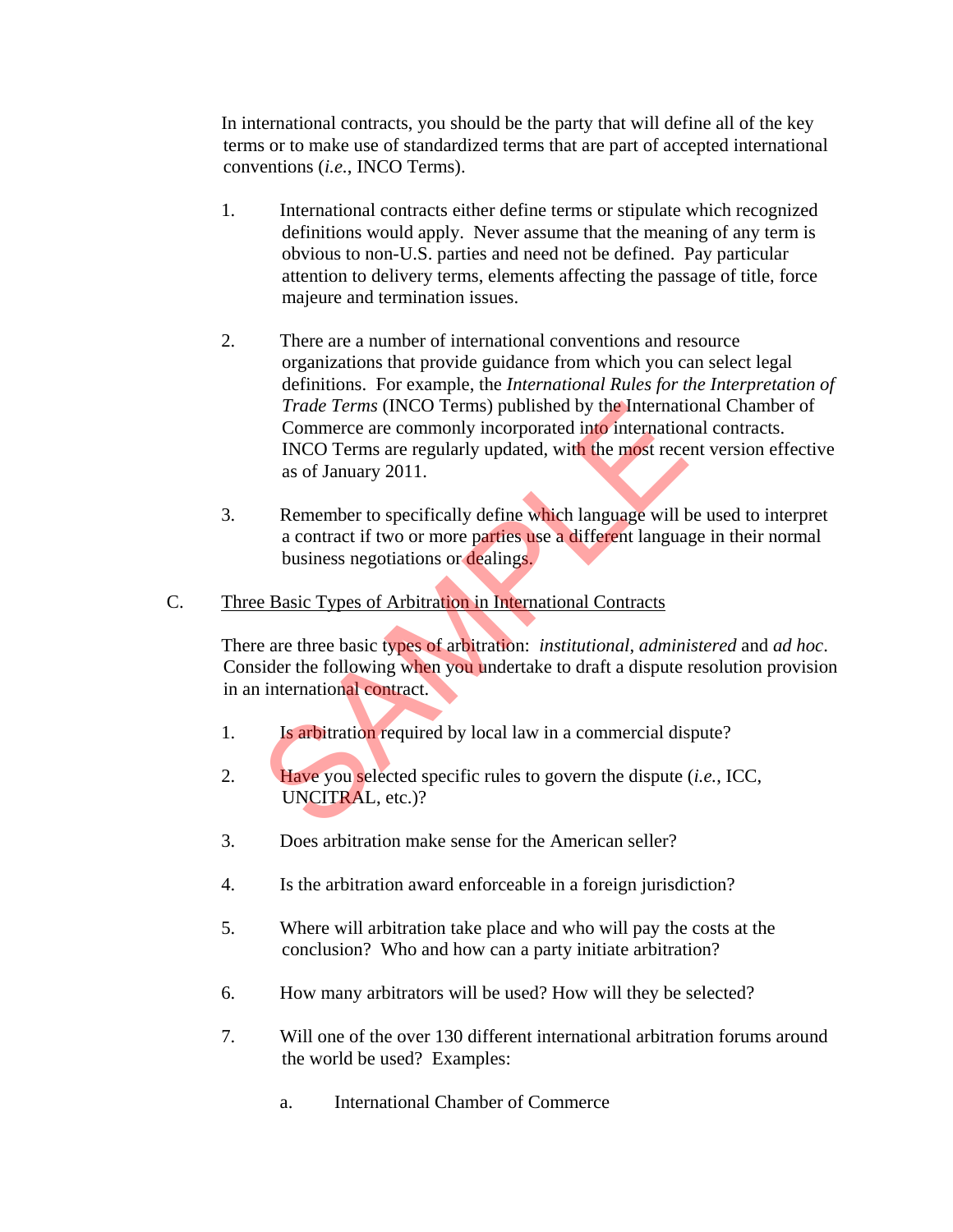- b. American Arbitration Association
- c. London Court of Arbitration
- d. The International Centre for Dispute Resolution (ICDR)
- e. The Singapore International Arbitration Centre (SIAC)
- f. The Hong Kong International Arbitration Centre (HKIAC)
- 8. The *United Nations Convention on the Recognition and Enforcement of Foreign Arbitral Awards*, 9 USC §206 (the New York Convention), is an important aid in the enforcement of arbitration awards. To be applicable, the nations of both parties to a contract must be signatories to the Convention. The U.S. is a party to the New York Convention. You should refer to this specifically in your contract if applicable.
- D. The United States Antiboycott Statutes

The U.S. Commerce and Treasury Departments each have a set of regulations dealing with antiboycott situations. Penalties for failure to report or comply are harsh and may include both corporate and individual criminal sanctions.

E. The UN Convention on Contracts for the International Sale of Goods

Adopted by many nations around the world, the effective date for U.S.-based companies was January 1, 1988. *Remember*: You must specifically opt out of the Convention in writing or you will be bound by its provisions. United States Antiboycott Statutes<br>
U.S. Commerce and Treasury Departments each have a set ing with antiboycott situations. Penalties for failure to rep<br>
h and may include both corporate and individual criminal<br>
UN Convent

F. Transfer Risk

 Consider the "transfer" risk (*i.e.*, will a foreign government permit the use of its foreign currency reserves to satisfy private trade obligations of companies operating within its borders). Factors to consider are:

- 1. Political stability of the foreign government (*i.e.*, Pakistan, Afghanistan).
- 2. Permanence and reliability of foreign financial institutions.
- 3. Economic prospects for the foreign country, both short term and long term (compare the differences among the countries of former Eastern Europe since the disintegration of the USSR).
- 4. Comparative attitudes toward the importance of international credit reputation of specific countries (*i.e.*, Nigeria).
- 5. Does any practical recourse exist under the foreign country's laws when problems for a foreign company arise?
- 6. Balance of trade issues and how they affect foreign investment.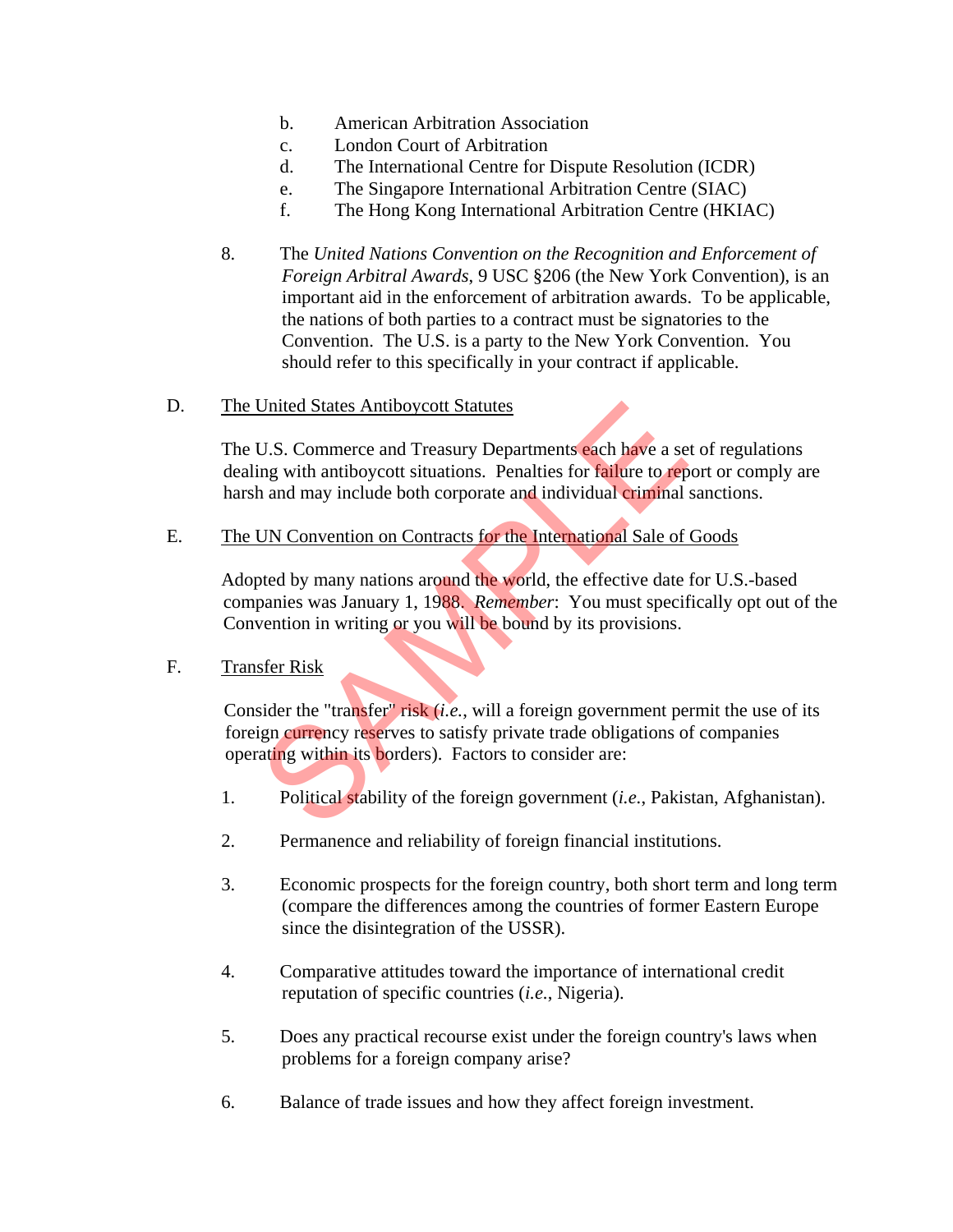- 7. Freedom of exchange (hard currency vs. inconvertible money). For example, during the 1990s transactions occurring in the countries that comprised the former Soviet Union involved at least some element of countertrade, but this is no longer the case. This is a factor because of an ongoing shortage of "hard currency" available to pay for needed products or technology in the West.
- 8. The People's Republic of China still has an inconvertible currency (the renminbi), and this affects contracts and payment terms.

#### G. Documentation Required

 Closely monitor the full and accurate completion of all export documentation and the specific requirements of a customer's order so as to avoid any defenses to payment asserted by a foreign customer at a later date.

- 1. Is an import license needed?
- 2. Is an export license required from the U.S. government? Since 1991, the requirements for a valid export license under U.S. law has been liberalized to facilitate easier exporting, particularly to the People's Republic of China and other former communist-controlled economies. Restrictions still exist in certain key areas, such as India in the nuclear area. Figure 11 and accurate completion of all export<br>specific requirements of a customer's order so as to avoid and asserted by a foreign customer at a later date.<br>Is an import license needed?<br>Is an export license required from
- 3. Is permission to issue foreign exchange needed from a foreign government?
- 4. Does the foreign country allocate foreign exchange as to payment of foreign obligations? What priority for payment would you have if your transaction went through?
- 5. Has all export/import documentation been fully and properly completed? *Best advice*: Avoid becoming involved in a "double invoicing" request from your foreign customer. This can result in criminal and civil penalties both in the foreign country and the United States.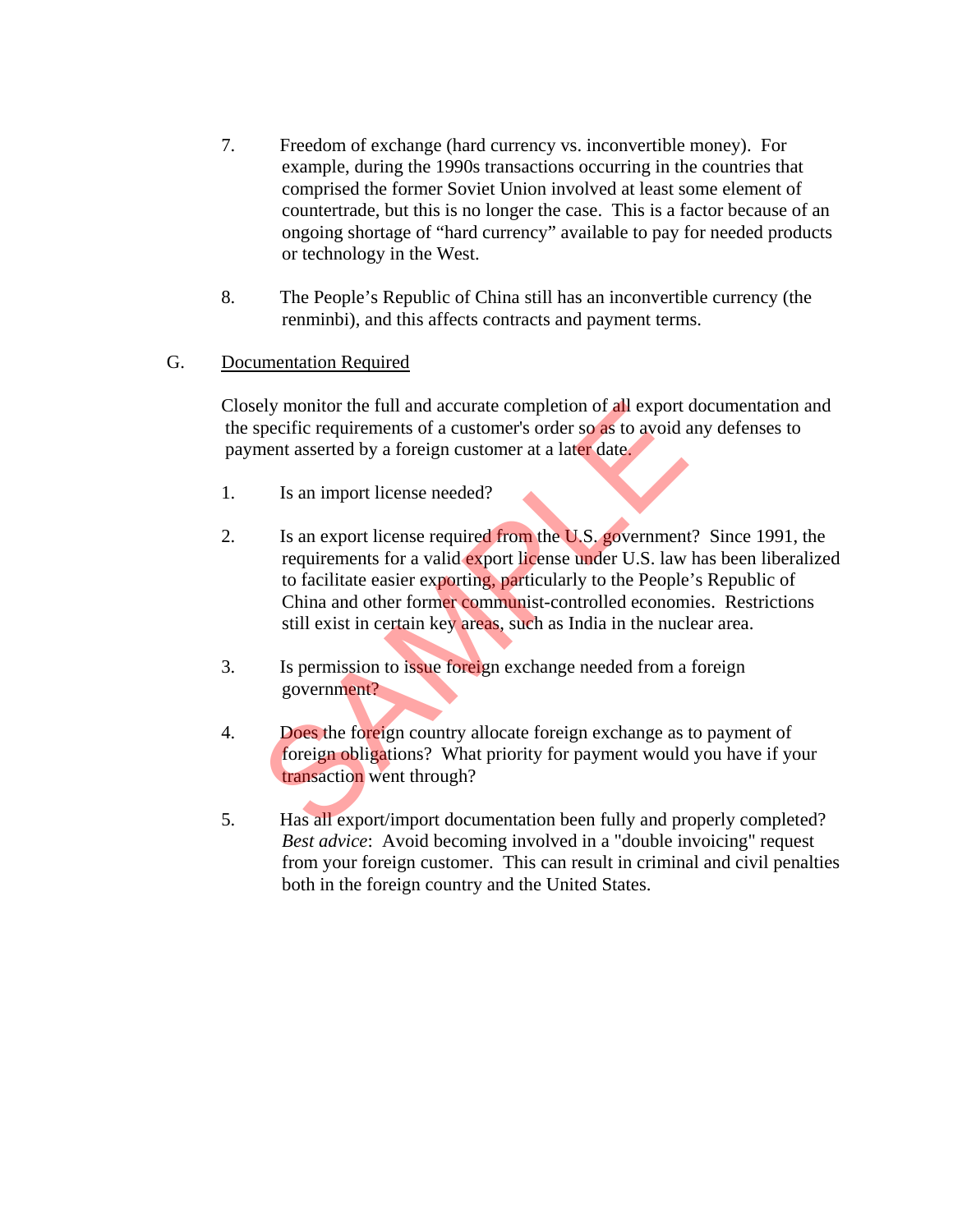#### **II. Option 2: Using Agents and Distributors Overseas**

 United States companies regularly appoint agents and distributors overseas to represent their interests. There are numerous potential pitfalls to consider *before* taking the step to appoint an agent or distributor outside the U.S. The most critical risk is termination of the foreign agent or distributor by an American company, which can be very costly due to foreign laws designed to protect agents and sometimes distributors. This is true even if the reason for termination was poor performance.

#### A. General Rule

 Most civil law countries have specific statutes favoring the interests of their local agents and distributors who deal with foreign companies. Do not assume that all of the specific terms and conditions in a contract freely entered into between an American company and the foreign agent or distributor will be enforceable. The laws of each country must be separately examined. Local laws normally take precedence over contractual obligations negotiated by the parties. Do not use a standard agent or distributor contract uniformly overseas.

## B. The *U.S. Foreign Corrupt Practices Act* (FCPA)

 Originally passed in 1977, this law was amended in 1998 and should be carefully read and understood. Since 2009, the U.S. Justice Department aggressively stepped up its enforcement efforts of the FCPA. *(See Part IV of this outline for a more detail description of the FCPA.)*

## C. Foreign Labor Statutes

 Carefully examine foreign labor statutes because they may grant favorable treatment to agents and distributors over the interests of a foreign company. It is often difficult to draw a distinction between one's employees and agents. Generally, high costs resulting from terminating foreign agents and distributors are not uncommon. e specific terms and conditions in a contract freely entered<br>vertican company and the foreign agent or distributor will be<br>of each country must be separately examined. Local law<br>dedence over contractual obligations negotia

#### D. Antitrust and Anticompliance Laws

 Some foreign antitrust laws restrict the ability to grant an agent or distributor an exclusive geographic territory and limit its ability to sell outside a specific geographic region. For example, the *European Union Competition Statutes* limit the ability to contract with representatives in the EU.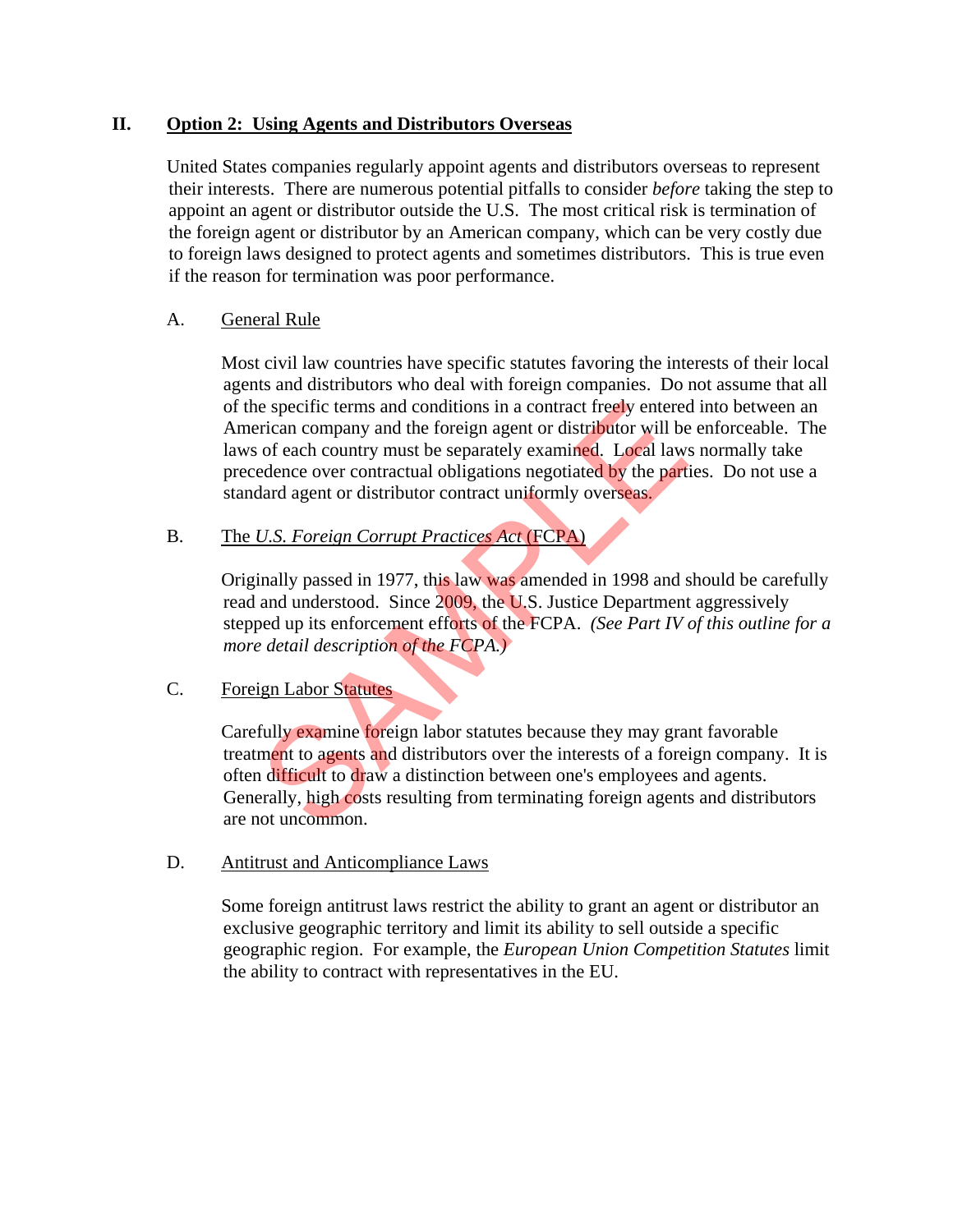## E. Factors to Consider When Evaluating the Appointment of a Possible Representative or Distributor

- 1. Initially determine whether the appointment is for a "representative" or a "distributor". Check local statutes to determine how each is treated. Normally local laws are more protective of the interests of representatives (agents) than distributors.
- 2. What specific products are covered by the relationship? Consider providing a limited grant at first to your agent to check out the agent's capability for the project.
- 3. Are the rights granted to your foreign agent exclusive or non-exclusive? What is the territory? Is it more than a single country? Is this a good idea?
- 4. Do United States export control regulations affect the appointment of a foreign agent?
- 5. Clearly define what rights your agent or distributor may have to use your trademarks, servicemarks, or copyrighted materials in advertising or in connection with sales activities.
- 6. You must specify any commission payment arrangements with your agent. Should you include performance goals in the contract even if they are not necessarily enforceable under local laws?
- 7. What about service obligations and warranty follow-up? Are there minimum standards your agent or representative must provide? Are they enforceable? What is the territory? Is it more than a single country?<br>
idea?<br>
Do United States export control regulations affect the a<br>
foreign agent?<br>
Clearly define what rights your agent or distributor ma<br>
trademarks, servicemarks,
- 8. Before signing your foreign representative, determine how local laws are structured in the event you later desire to terminate your agent or distributor. Calculate your maximum exposure in advance.

# **III. Option 3: The International Licensing and Transfer of Technology**

 Licensing of technology is a common type of international business transaction. There are certain points about international licensing contracts that are unique and need to be understood by legal counsel.

- A. Local statutes dealing with foreign license agreements can influence how parties can deal with each other.
	- 1. Is foreign government approval required?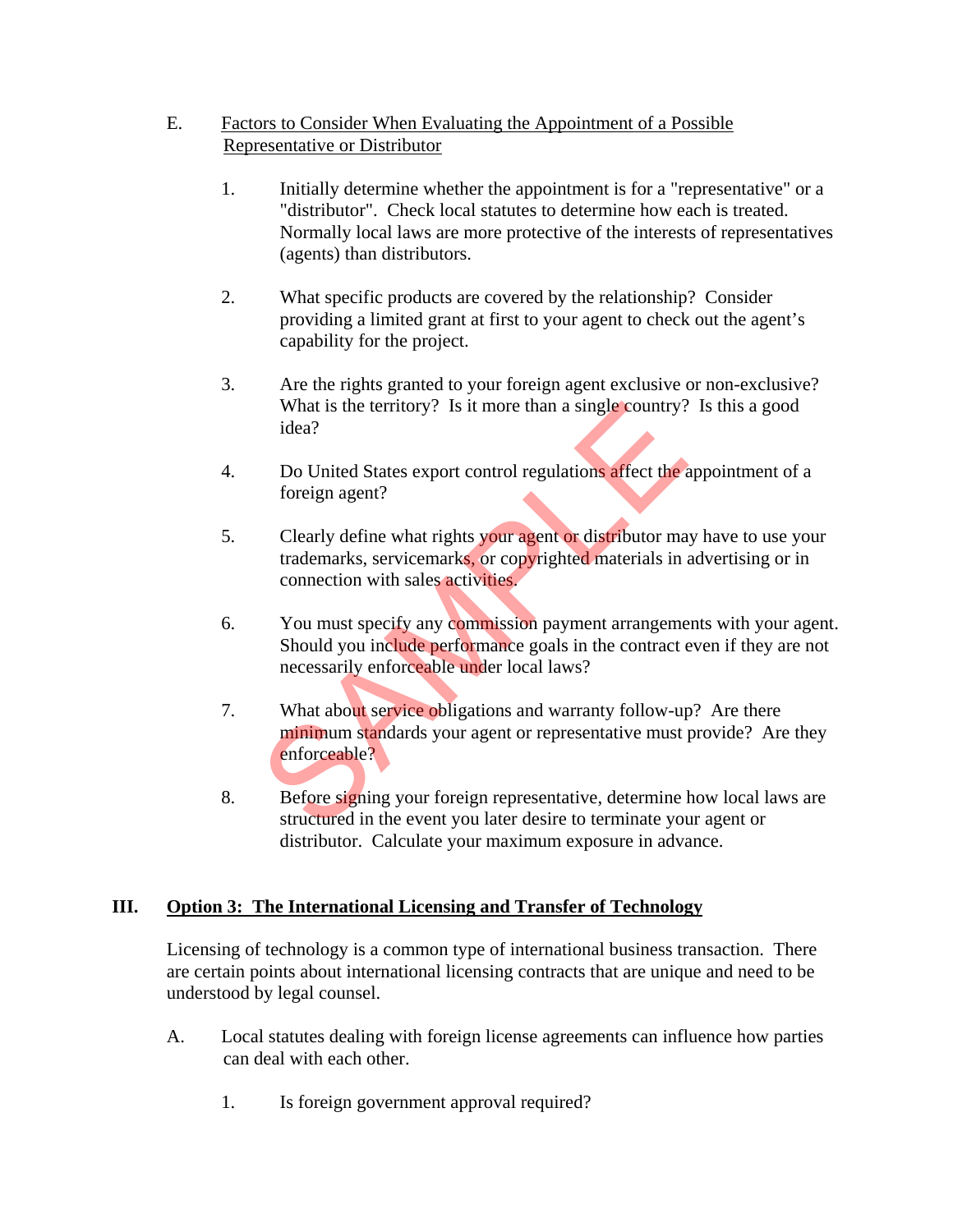- 2. Are the sizes of royalties restricted by government statutes?
- 3. Is there a compulsory licensing requirement?
- 4. Are there problems with local currency controls which will limit your ability to receive royalty payments?
- 5. How will local taxes affect royalties?

#### B. Four Points to Consider When Drafting a License Agreement

- 1. Term of agreement: Should it be limited?
- 2. Exclusivity vs. non-exclusivity: Is there an advantage to a non-exclusive arrangement?
- 3. Arbitration of disputes: Is arbitration the best dispute resolution mechanism or the only one available?
- 4. Patents, copyrights, trademarks and trade secrets: Does the treatment of each differ according to the laws of each foreign country?
- C. Foreign Antitrust Statutes and the Applicability to a License Agreement

 Outside the United States, the greatest potential for antitrust problems exists in the European Union. Japanese antitrust laws are not a major concern. Elsewhere, antitrust laws are not normally a factor. Exclusivity vs. non-exclusivity: Is there an advantage<br>arrangement?<br>Arbitration of disputes: Is arbitration the best dispute r<br>mechanism or the only one available?<br>Patents, copyrights, trademarks and trade secrets: Doe<br>eac

- 1. Tax Implications of Licensing
	- a. Check if there is a bilateral tax treaty between the United States and the other country which limits the mandatory American or foreign withholding rate on royalties paid to license.
	- b. Consider the use of a third country with a tax treaty through which to run the license if the licensee's country has no tax treaty with the United States.
- 2. "Grantbacks" of Technology

 After-acquired technologies and improvements are of major concern to both licensees and licensers. Who owns them? Define this carefully in your license agreement.

3. Secrecy Obligations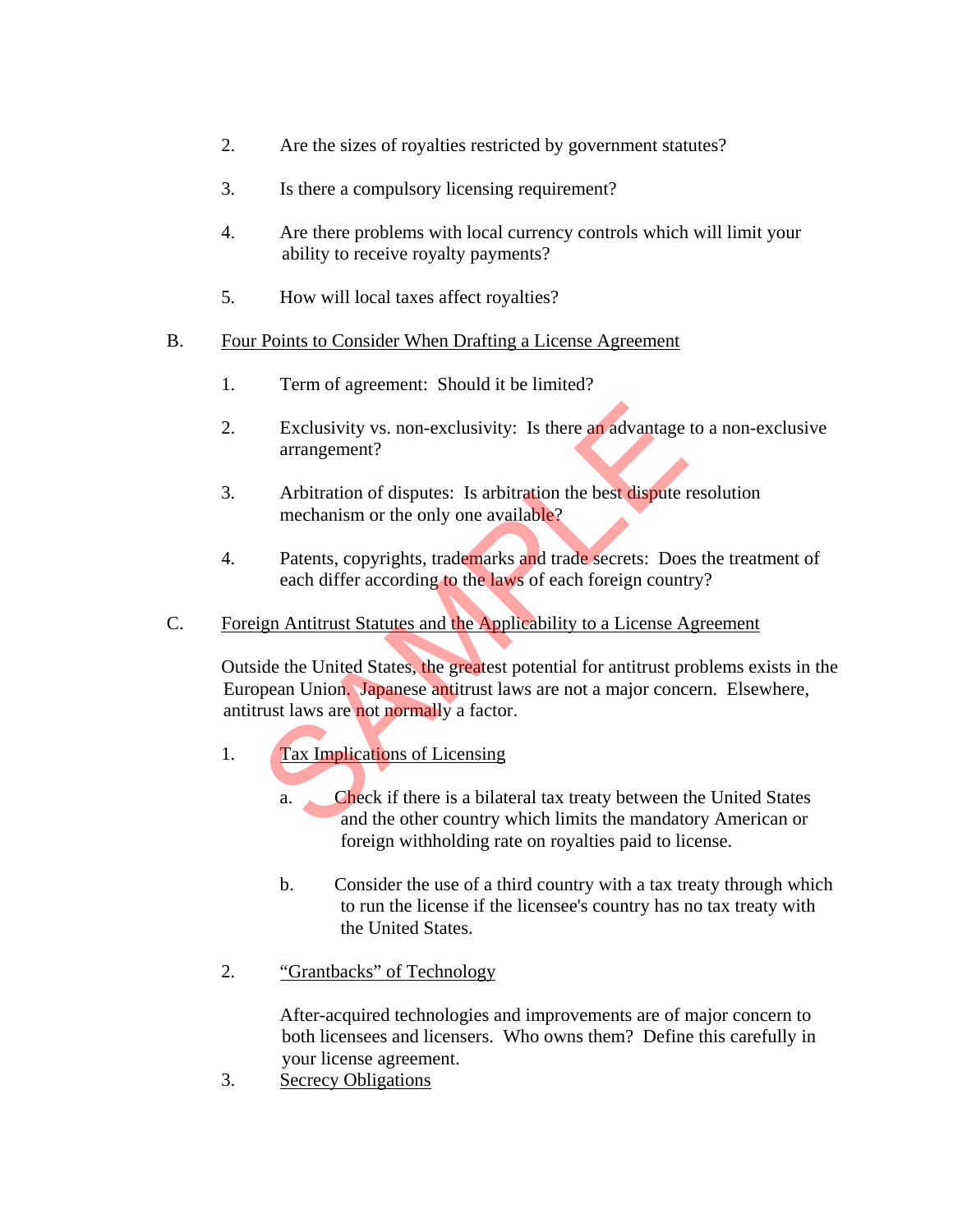- a. Determine if you can reasonably expect any protection of your trade secrets or proprietary information in the event of termination.
- b. Do local courts provide for any kind of injunctive relief?
- 4. United States Export Control Laws

 Check into whether U.S. export control laws will in any way limit your ability to transfer technology.

## **IV. Option 4: The International Joint Venture or Strategic Alliance**

 Joint ventures are a common structure when doing business around the world. In the past decade, a more complex form of the joint venture -- the "strategic alliance" -- has come into use. Assume a United States client wants to enter into a joint venture or some kind of alliance with foreign business partners. Remember that in some countries, joint ventures with a local partner are the only realistic method of doing business, and local laws almost always favor national companies over foreign partners. For example, in the People's Republic of China, joint ventures with foreign companies that have high technology products and are willing to contribute the technology to the venture are encouraged by local laws and government officials over wholly-owned activities. Example at a common structure when doing business around those complex form of the joint venture -- the "strategic allissume a United States client wants to enter into a joint vertit foreign business partners. Remember tha

- A. The Impact of Antitrust on the Joint Venture
	- 1. Consider the application of United States antitrust laws to overseas activities. Do not forget that U.S. antitrust laws can have extraterritorial applications.
	- 2. Foreign antitrust laws (*i.e.*, those of the European Union and Japan) should be examined for applicability.
	- 3. China has existing regulations governing proposed joint ventures and acquisitions. These regulations can be used to block transactions which Chinese authorities oppose.
- B. Tax Implications
	- 1. Structuring any joint venture depends upon the tax jurisdictions involved and where the joint venture activities will be carried out.
	- 2. Tax planning must be done in advance of the joint venture negotiations if problems are to be evaded in structuring.
- C. The "Control" Issue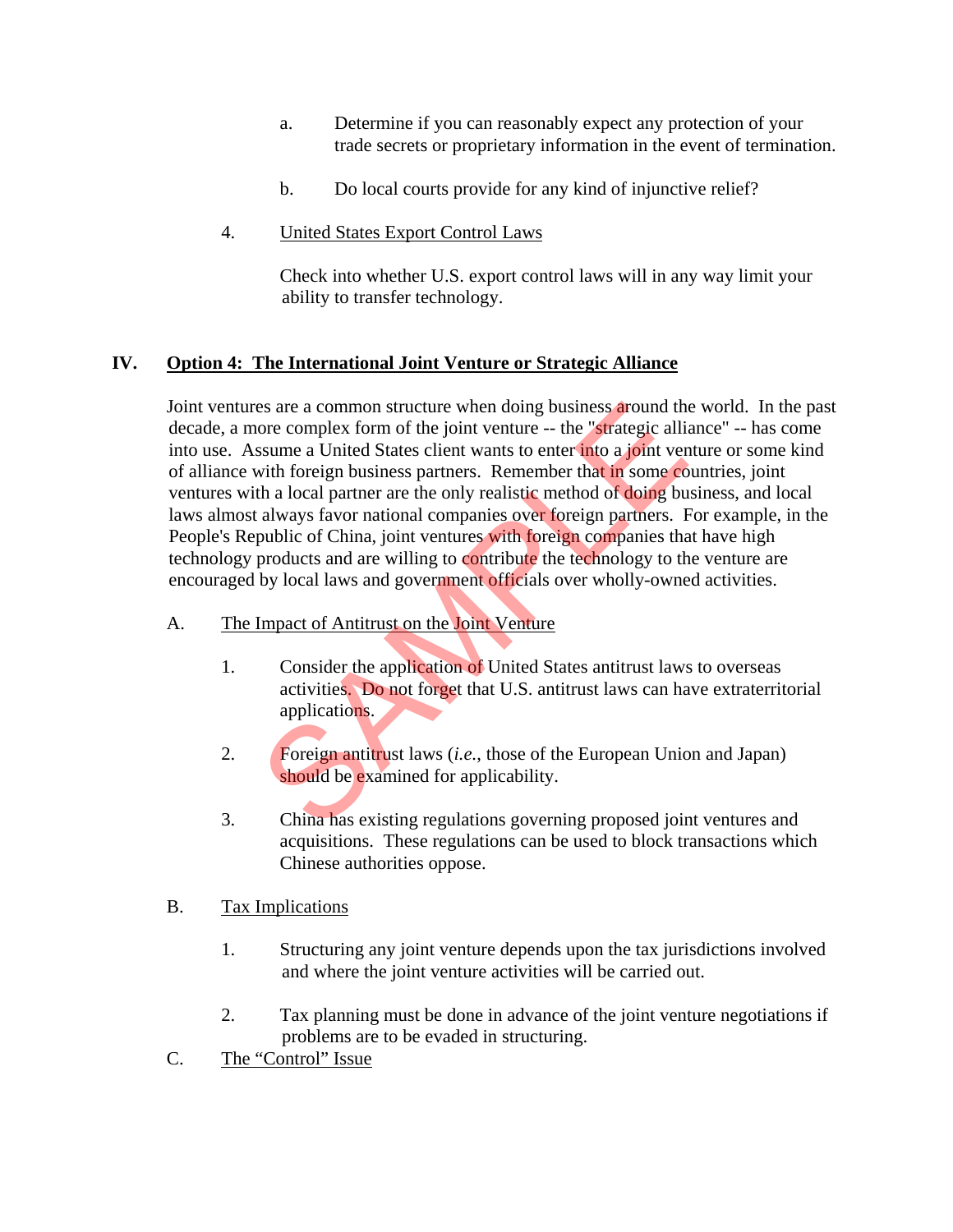A common challenge is how to maintain control in a joint venture where local laws limit the amount of equity participation by the foreign (American) partner. Techniques to get around these laws vary from country to country.

- D. The Impact of the *U.S. Export Trading Company Act of 1982* (ETCA)
	- 1. This statute clarifies the applicability of American antitrust laws to joint ventures. (See Title III and Title IV.)
	- 2. Title III (Antitrust Certification) is the most significant part of the ETCA. Title III offers a potential advantage to U.S. partners in a joint venture which is carried out overseas by allowing pre-approval of activities (certification) by the U.S. government.
- E. Trade Secret Proprietary Information
- 1. Be certain to execute secrecy agreements during negotiations and make them a part of the joint venture agreement. Recognize, however, that enforcing trade secret agreements or non-disclosed agreements outside the U.S. court system can be very difficult. Example Secret Proprietary Information<br>
Be certain to execute secrecy agreements during negotive<br>
them a part of the joint venture agreement. Recognize<br>
enforcing trade secret agreements or non-disclosed agr<br>
U.S. court sy
	- 2. What happens to technology developed during the course of the joint venture? Who owns it? This is the "grantback" problem.
- F. Termination
	- 1. Provide in advance for a formula for damages in the event of a premature termination of the joint venture.
	- 2. How are technology and trade secret rights affected by termination? Who owns them?

# **V. Option 5: The Wholly-Owned Foreign Subsidiary**

 United States companies wanting to do business overseas often insist upon total control over their operations. As a result, they elect to set up a wholly-owned subsidiary. Many U.S. companies (except the largest) find the costs of operating foreign wholly-owned subsidiaries can be prohibitive. Where costs are not a limiting factor, below are a number of the areas to think about before moving in this direction.

## A. Tax Implications